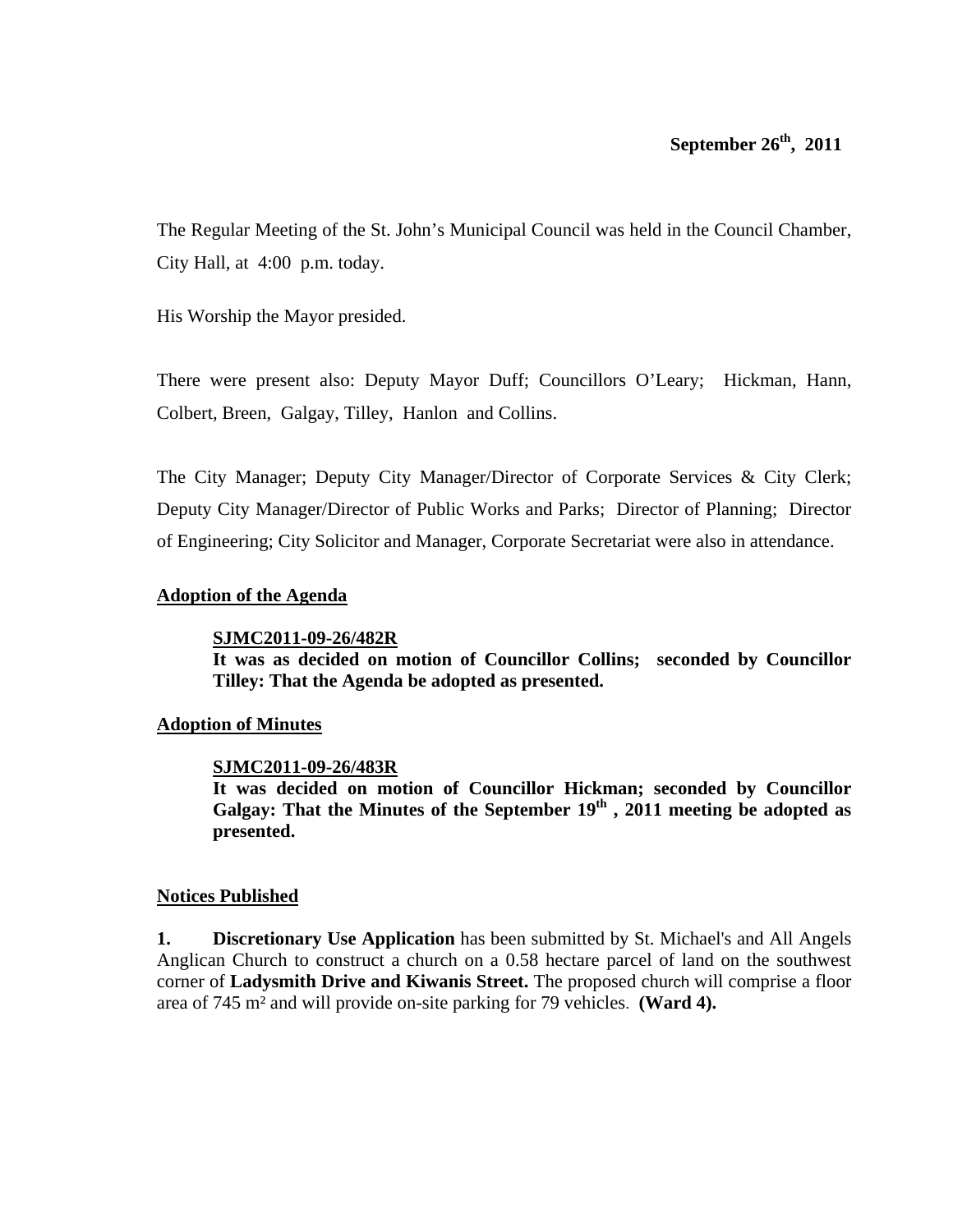### **SJMC2011-09-26/484R**

**It was moved by Councillor Hanlon; seconded by Councillor Tilley: That the application be approved, with the applicants required to submit detailed site, site-servicing and building plans as part of the standard approval.** 

**The motion being put was unanimously carried.** 

### **Committee Reports**

### **Development Committee Report dated September 20, 2011**

Council considered the following Development Committee Report dated September 20, 2011:

## **RECOMMENDATION OF REJECTION**

1. **Proposed Demolition and Reconstruction of Non-Conforming Commercial Buildings Applicant: Karamar Holdings Inc. Civic No. 700-702 Thorburn Road Broad Cove River Watershed (W) Zone** 

The Committee recommends that Council reject the extension to the subject building pursuant to the Section 104 of the City of St. John's Act.

Robert Smart, City Manager Chair – Development Committee

### **SJMC2011-09-26/485R**

**It was moved by Councillor Hann; seconded by Councillor O'Leary: That the Committee's recommendation of rejection be accepted.** 

 **The motion being put was unanimously carried.**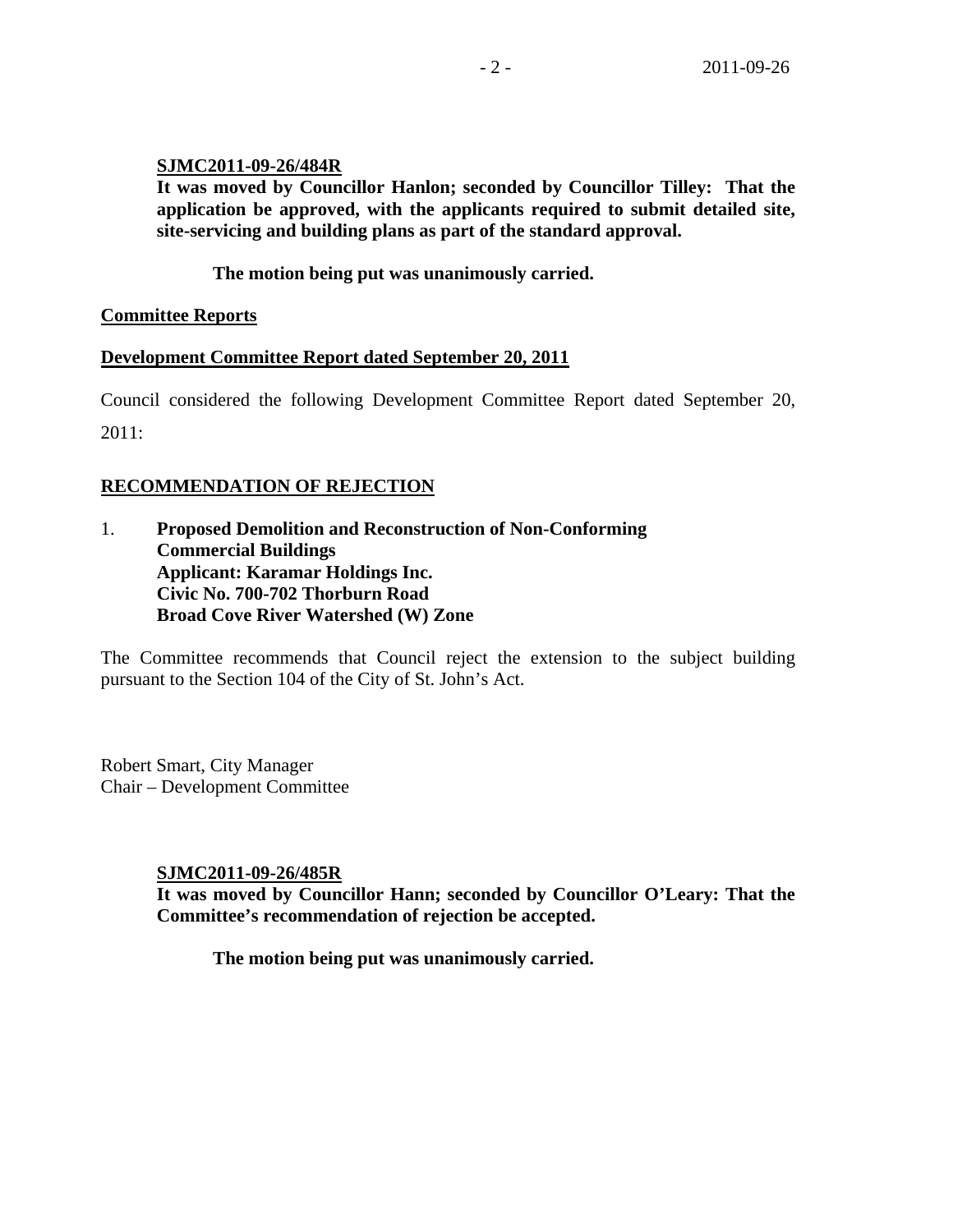## **Development Permits List**

Council considered as information the following Development Permits List for the period September 16 to 22, 2011:

| Code       | Applicant                                  | Application                                 | Location                                | Ward           | Development<br>Officer's Decision | Date     |
|------------|--------------------------------------------|---------------------------------------------|-----------------------------------------|----------------|-----------------------------------|----------|
| <b>RES</b> | Gerard<br><b>Fitzpartick</b>               | Rebuild of Single<br>Detached Dwelling      | 67 Campbell Avenue                      | 2              | Approved                          | 11-09-16 |
| <b>COM</b> | Wanda Kelly                                | <b>Family Home Child</b><br>Care            | 270 Newfoundland<br><b>Drive</b>        |                | Approved                          | 11-09-19 |
| <b>COM</b> | <b>Fortis</b><br>Properties<br>Corporation | <b>Office Building</b>                      | Springdale Street /<br>New Gower Street | 2              | Approved                          | 11-09-19 |
| <b>COM</b> | <b>Hickman</b><br>Chrysler Dodge           | Site Work/Building<br><b>Extension</b>      | 20 Peet Street                          | 4              | Approved                          | 11-09-20 |
| <b>COM</b> | Harvey's<br>International<br>and NL Kubota | Site Work/Building<br><b>Extension</b>      | 88 Kenmount Road                        | 4              | Approved                          | 11-09-19 |
| <b>COM</b> | Zorin Industries<br>Inc.                   | <b>Proposed Additional</b><br>parking space | 367 Water Street                        | $\overline{2}$ | Approved                          | 11-09-20 |
|            |                                            |                                             |                                         |                |                                   |          |
|            |                                            |                                             |                                         |                |                                   |          |
|            |                                            |                                             |                                         |                |                                   |          |
|            |                                            |                                             |                                         |                |                                   |          |

### **DEVELOPMENT PERMITS LIST DEPARTMENT OF PLANNING FOR THE PERIOD OF September 16, 2011 TO September 22, 2011**

|          | Code Classification:<br><b>RES-Residential</b><br>COM-Commercial<br><b>AG</b> - Agriculture<br>OT-Other                                                                                                                   | <b>INST</b><br><b>IND</b> | - Institutional<br>- Industrial |
|----------|---------------------------------------------------------------------------------------------------------------------------------------------------------------------------------------------------------------------------|---------------------------|---------------------------------|
| $\pm\pm$ | This list is issued for information purposes only. Applicants have been advised in<br>writing of the Development Officer's decision and of their right to appeal any decision<br>to the St. John's Local Board of Appeal. |                           |                                 |

**Andrea Roberts Assistant Development Officer Department of Planning**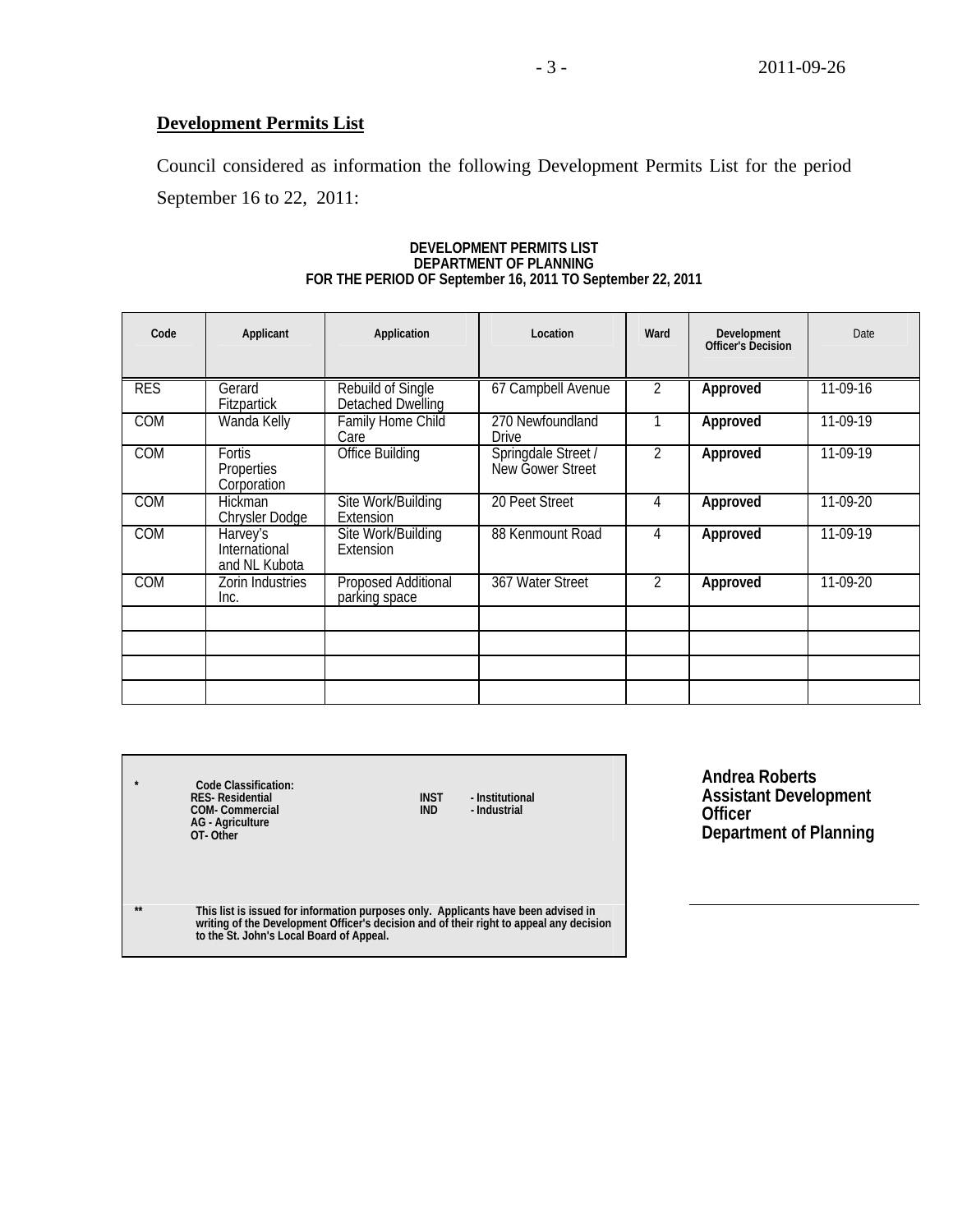#### **Building Permits List**

#### **SJMC2011-09-26/486R**

### **It was decided on motion of Councillor Tilley; seconded by Councillor Galgay: That the recommendation of the Director of Building and Property Management with respect to the following Building Permits List be approved:**

Permits List

2011/09/21

 **CLASS: COMMERCIAL** 

 JAX MECHANIX LIMITED 83 ELIZABETH AVE CO COMMERCIAL GARAGE MPS COPY CENTER 122 GEORGE ST W CO RETAIL STORE WENDY WILLIAMS 313-315 MAIN RD CO DAY CARE CENTRE FOOTWEAR SOLUTIONS 40 ABERDEEN AVE MS RETAIL STORE DOWNEAST TAS COMMUNICATIONS 40 ABERDEEN AVE MS RETAIL STORE CORE INSIGHT CHIROPRACTIC 40 ABERDEEN AVE MS CLINIC BOGART'S JEWELRY LTD 40 ABERDEEN AVE MS RETAIL STORE PIZZA DELIGHT 46 ABERDEEN AVE MS RESTAURANT CHATTERS OUTLET NL LIMITED 98 ABERDEEN AVE MS SERVICE SHOP ADDITION-ELLE 95C ABERDEEN AVE MS RETAIL STORE ORTHOPEDIC SOLUTIONS 1 ANDERSON AVE MS CLINIC BENNETT RESTAURANTS LIMITED 37 ANDERSON AVE MS RESTAURANT COBALT PROPERTIES LIMITED 10 BAY BULLS RD IRVING OIL MS COMMERCIAL GARAGE LOBLAWS PROPERTIES LIMITED 260 BLACKMARSH RD MS RETAIL STORE<br>WEATHER SHORE WINDOWS INC. 77 BLACKMARSH RD MS RETAIL STORE WEATHER SHORE WINDOWS INC. 77 BLACKMARSH RD MS RETAIL STORE KENNY ENTERPRISES LIMITED 245 BLACKMARSH RD MS CONVENIENCE STORE ST. JOHN'S LODGE #245 OF THE CARPASIAN RD ELKS CLUB MS CLUB BODY QUEST 92 ELIZABETH AVE MS SERVICE SHOP NELLA LTD (J.W. ALLAN CO LTD) 94 ELIZABETH AVE MS RETAIL STORE SIMPLY FOR LIFE  $295$  EMPIRE AVE MS RETAIL STORE CUSTOM WHEELS **377 EMPIRE AVE MS RETAIL STORE**  PARKSIDE PIZZA 2 FOGWILL PL MS RESTAURANT NEEDS CONVIENCE 14 FORBES ST MS CONVENIENCE STORE J & J INVESTMENTS INC. 140 FRESHWATER RD MS RESTAURANT W.L.B. SERVICES LTD. 336 FRESHWATER RD MS SERVICE SHOP ROCCOM CONSULTING **336 FRESHWATER RD** MS RETAIL STORE MONEY MART 336 FRESHWATER RD MS OFFICE H & R BLOCK CANADA INC. 336 FRESHWATER RD MS OFFICE MPS COPY CENTER  $122$  GEORGE STREET WEST SN OFFICE SALON 56 INC. 15 GOLDSTONE ST MS SERVICE SHOP UPTOWN HAIR DESIGN & 169 HAMLYN RD MS SERVICE SHOP HEALTH GROUP ASSOCIATES INC. 179 HAMLYN RD MS CLUB MARIE'S MINI MART  $12-20$  HIGHLAND DR MS RETAIL STORE THERAPEUTIC SERVICES LTD. 12-20 HIGHLAND DR MS CLINIC CAL LEGROW INSURANCE LIMITED 189 HIGGINS LINE MS OFFICE MOORE'S 41 KELSEY DR MS RETAIL STORE C.B.S. COMMUNICATIONS INC. 55B KELSEY DR MS COMMUNICATIONS USE W.L.B. SERVICES LTD. 55C KELSEY DR MS SERVICE SHOP THE WOK BOX 655 KELSEY DR MS RESTAURANT THE BUSINESS DEPOT LTD. 65 KELSEY DR MS RETAIL STORE MCDONALD'S RESTAURANTS OF 54 KENMOUNT RD MS RESTAURANT CITY HOTELS LIMITED RAMADA INN 102-108 KENMOUNT RD MS HOTEL DALE CARNEGIE 102-108 KENMOUNT RD MS OFFICE HARVEYS TRAVEL LIMITED 33 KENMOUNT RD MS OFFICE VALUE VILLAGE STORES, INC. 161 KENMOUNT RD MS RETAIL STORE VOGUE OPTICAL LIMITED 195 KENMOUNT RD MS SERVICE SHOP SUMMIT MOTORS 600 409 KENMOUNT RD 600 MS CAR SALES LOT CAPITAL MOTORS LIMITED 479 KENMOUNT RD MS CAR SALES LOT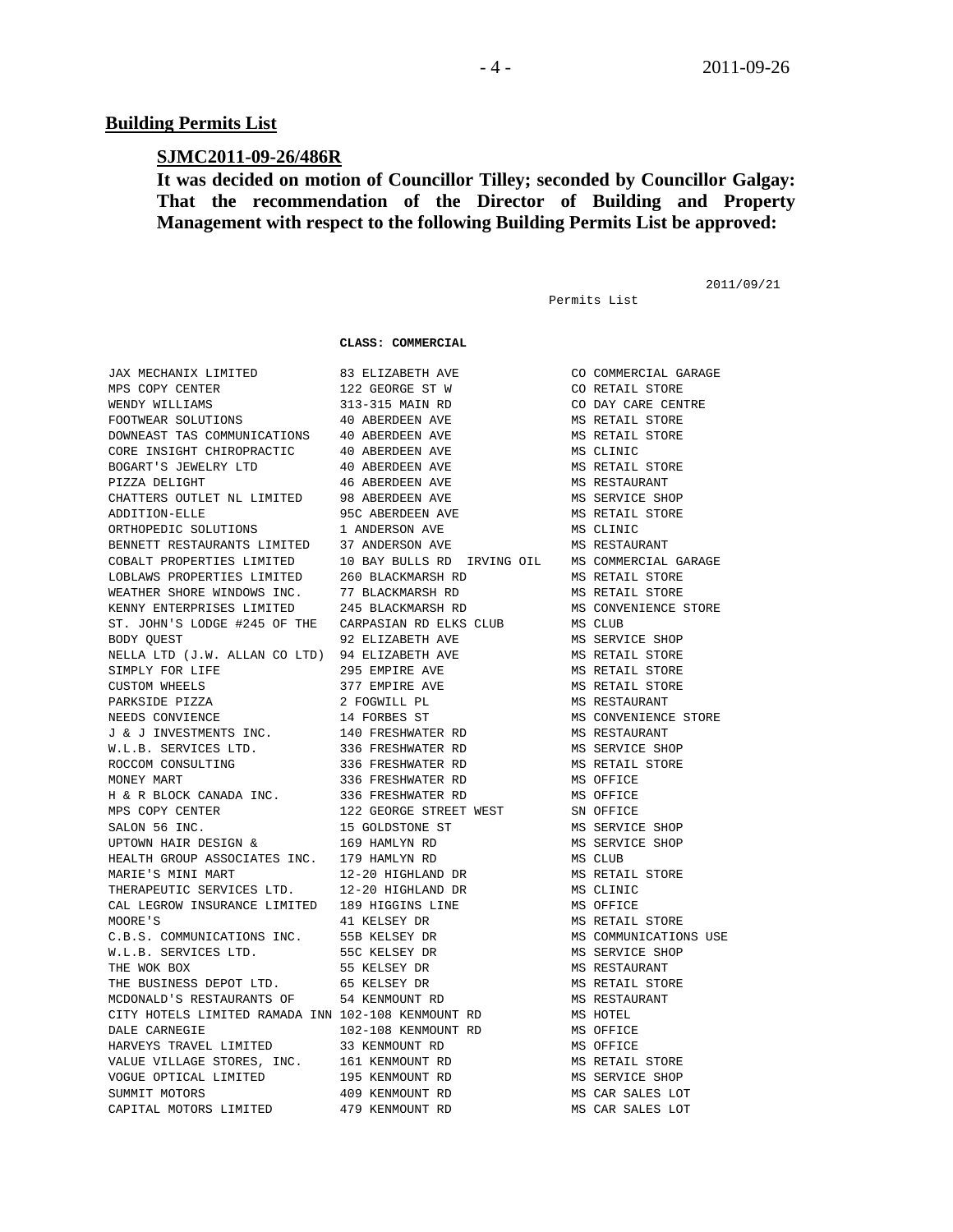ATLANTIC AUTO 515 KENMOUNT RD MS CAR SALES LOT LOBLAWS PROPERTIES LIMITED 20 LAKE AVE NEEDS CONVENIENCE 330 LEMARCHANT RD NEEDS CONVENIENCE 330 LEMARCHANT RD MS CONVENIENCE STORE LAKEVIEW CHIROPRACTIC 1 LOGY BAY RD ULTRAMAR LTD. 225 LOGY BAY RD MS SERVICE STATION T.R.A. 430-432 MAIN RD MS CONVENIENCE STORE BIG R 484-490 MAIN RD MS RESTAURANT RONA 53-59 MAIN RD MS RETAIL STORE BENNETT RESTAURANTS LIMITED 345-349 MAIN RD MS RESTAURANT TRIM SHOP **219 MAJOR'S PATH** MS RETAIL STORE TRAVEL QUEST 239 MAJOR'S PATH MS OFFICE INTEGRATED CHIROPRACTIC 119 NEW COVE RD CANTON RESTAURANT 200-232 NEWFOUNDLAND DR MS RESTAURANT O'DRISCOLL RESTAURANTS INC. 446 NEWFOUNDLAND DR MR SUB MS EATING ESTABLISHMENT NEEDS CONVENIENCE 449 NEWFOUNDLAND DR MS CONVENIENCE STORE BUDDY'S FISH & CHIPS LTD. 445 NEWFOUNDLAND DR MS RESTAURANT BUDDY'S FISH & CHIPS LTD. 445 NEWFOUNDLAND DR MS RESTAURANT BUDDY'S FISH & CHIPS LTD. 445 NEWFOUNDLAND DR MS RESTAURANT<br>CREATIVE BRICK AND TILE 78 O'LEARY AVE MS RETAIL STORE CREATIVE BRICK AND TILE 78 O'LEARY AVE DONOVAN HOLDINGS LTD. 37 O'LEARY AVE MS RETAIL STORE GAME-ON-GEAR 37 O'LEARY AVE MS OFFICE SIGNAL HOBBIES INC. 36 PEARSON ST MS RETAIL STORE NORTH ATLANTIC REFINING 154 PENNYWELL RD MS SERVICE STATION DOWNEAST TAS COMMUNICATIONS 34 PIPPY PL MS OFFICE MS OFFICE ROCK, PAPER, SCISSORS INC. 279 PORTUGAL COVE RD MS RETAIL STORE ROCK, PAPER, SCISSORS INC. 279 PORTUGAL COVE RD MS RETAIL STORE ACTION PHYSIOTHERAPY VIDEO CONNECTION INC. 279 PORTUGAL COVE RD MS RETAIL STORE STAND 'N' TAN LIMITED 20 ROPEWALK LANE MS SERVICE SHOP TIM DONUT LIMITED 30 ROPEWALK LANE MS RESTAURANT SELL OFF VACATIONS 38-42 ROPEWALK LANE MS OFFICE ROPEWALK FOODS INC. 117 ROPEWALK LANE MR SUB MS EATING ESTABLISHMENT<br>COLUMBUS HALL COMPANY LTD ST. CLARE AVE MS PLACE OF ASSEMBLY COLUMBUS HALL COMPANY LTD ST. CLARE AVE MS PLACE OF ASSEMBLY MCDONALD'S RESTAURANTS OF 14 STAVANGER DR MS RESTAURANT MCDONALD'S RESTAURANTS OF 14 STAVANGER DR MS RESTAURANT FUTURE SHOP 20 STAVANGER DR MS RETAIL STORE OLD NAVY (CANADA) INC. 22 STAVANGER DR MS RETAIL STORE HAIR CONNECTION INC. 386 STAVANGER DR MS SERVICE SHOP MARIES MINI MART 286 STAVANGER DR MS CONVENIENCE STORE CABOT DEVELOPMENT CORPORATION 5 STAVANGER DR PET SMART MS RETAIL STORE DRAPES ETC. LTD. 15 STAVANGER DR MS RETAIL STORE CREATIVE BRICK AND TILE 25 STAVANGER DR MS RETAIL STORE HENRY'S A DIVISION OF CRANBROO 15-27 STAVANGER DR MS RETAIL STORE FIRST CHOICE HAIRCUTTERS LTD. 95E STAVANGER DR MS SERVICE SHOP NORTH ATLANTIC REFINING 86 THORBURN RD MS OFFICE MARIE'S MINI MART 462 TOPSAIL RD MS CONVENIENCE STORE MCDONALD'S RESTAURANTS OF 506 TOPSAIL RD 600 MS RESTAURANT<br>MCDONALD'S RESTAURANTS OF 506 TOPSAIL RD 600 MS RESTAURANT MCDONALD'S RESTAURANTS OF 506 TOPSAIL RD 632 TORSAIL ROUGHALD MS RESTAURANT COBALT PROPERTIES LIMITED 632 TOPSAIL RD IRVING OIL MS SERVICE STATION 10475 NFLD LTD. 644 TOPSAIL RD MS CLUB 10475 NFLD LTD. 644 TOPSAIL RD MS CLUB DISCOVER MUSIC SCHOOL LIMITED 644 TOPSAIL RD MS COMMERCIAL SCHOOL RED ROCK GRILL **686 TOPSAIL RD** MS RESTAURANT CHES'S SNACKS LIMITED 655 TOPSAIL RD MS RESTAURANT TOPSAIL BILLIARD INC. 681 TOPSAIL RD MS PLACE OF AMUSEMENT BELLA VISTA LIMITED 26-34 TORBAY RD BELL ALIANT 10 ELIZABETH AVE MS RETAIL STORE LEGROWS TRAVEL 10 ELIZABETH AVE MS OFFICE ALIMENTATION COUCHE-TARD/MAC'S 192-194 TORBAY RD<br>TORBAY RD. IRVING 192-194 TORBAY RD TORBAY RD. IRVING 192-194 TORBAY RD MS SERVICE STATION MCDONALD'S RESTAURANTS OF 248 TORBAY RD MS RESTAURANT TORBAY FUN FOODS LTD. 286 TORBAY RD MS RESTAURANT THE MATTRESS STORE LTD. 286 TORBAY RD MS RETAIL STORE

 PENNEY KIA INC. 497 KENMOUNT RD MS CAR SALES LOT 632 TOPSAIL RD IRVING OIL STEPPING STONE INC. 272-276 TORBAY RD MS COMMERCIAL SCHOOL COBBLESTONE VENTURES INC. 272-276 TORBAY RD MS TAVERN COBBLESTONE VENTURES INC. 272-276 TORBAY RD MS TAVERN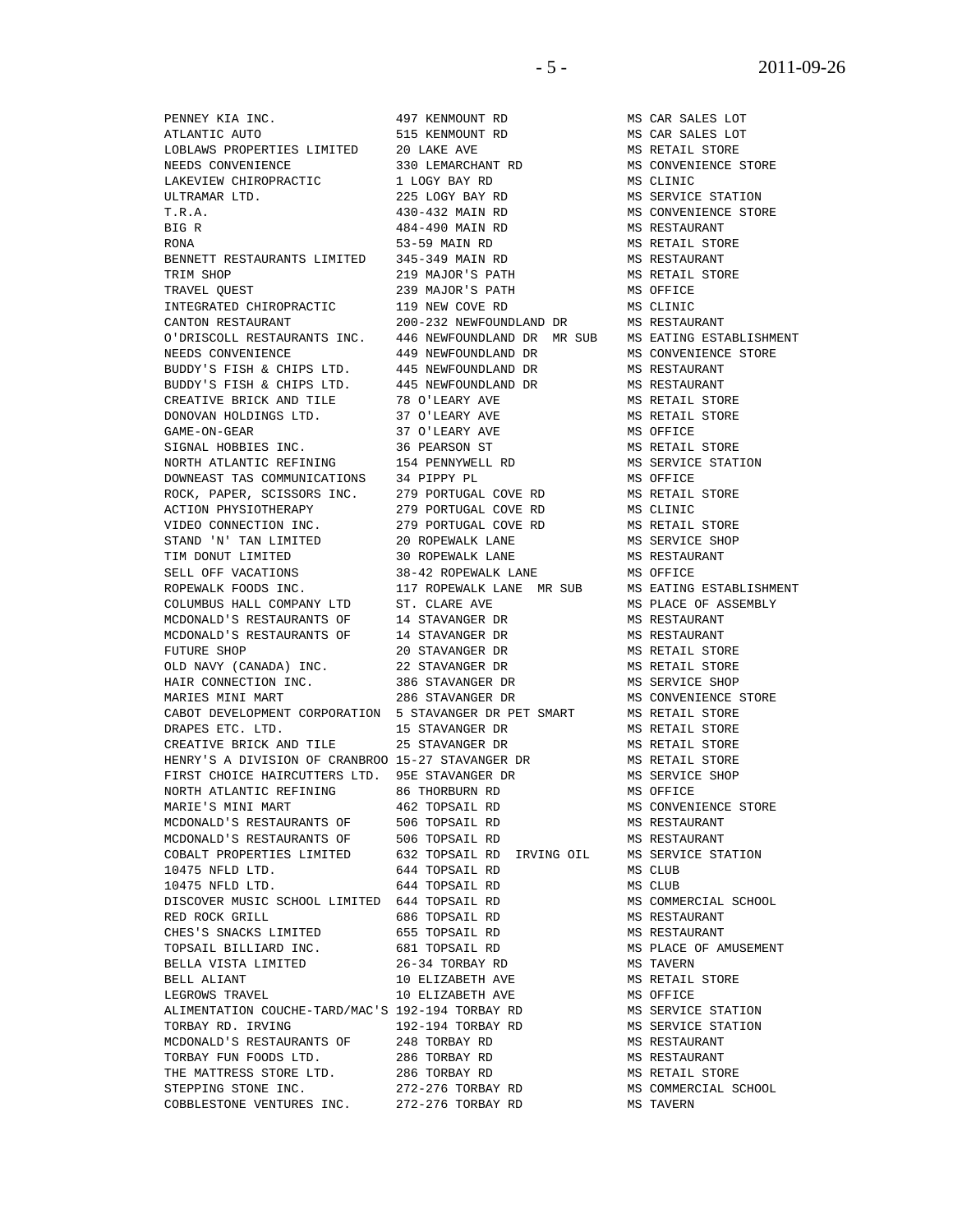BRITON HOLDINGS INC. 272-276 TORBAY RD MS RESTAURANT HAWKNO HOLDINGS LIMITED 272-276 TORBAY RD MS RESTAURANT CAMDYN TANNING INC. 272-276 TORBAY RD MS SERVICE SHOP FIRST CHOICE HAIRCUTTERS LTD. TORBAY RD MS SERVICE SHOP ECOLE PRESCHOLAIRE MES AMIS 436 TORBAY RD MS NURSERY SCHOOL ECOLE PRESCHOLAIRE MES AMIS BROWNE'S AUTO SUPPLIES LTD. 464 TORBAY RD MS RETAIL STORE TIM HORTONS 139 TORBAY RD MS RESTAURANT  $H \& R \text{ BLOCK}$  145 TORBAY RD SNC LAVALIN SOFTICE TORBAY RD MALL SOFTICE KUMON LEARNING 145 TORBAY ROAD,TORBAY RD.MALL MS RETAIL STORE DECORATING DESIGNS INC 445 TORBAY RD - PAINT SHOP MS RETAIL STORE T.D.L. GROUP LTD. 78 HARVEY RD CO RESTAURANT TULK'S GLASS & KEY SHOP 142 PENNYWELL RD CR RETAIL STORE EASTER SEALS NL 430 TOPSAIL RD, EASTERN SEALS CR PLACE OF AMUSEMENT BELL ALIANT 315 BLACKMARSH RD NC COMMUNICATIONS USE DEBOURKE ENTERPRISES INC. 277 DUCKWORTH ST RN MIXED USE PURPLEBERRY FROZEN YOGURT INC. AVALON MALL, AMY TUCKER CR TAKE-OUT FOOD SERVICE BRENDA M. MCCLELLAN 94 DUCKWORTH ST BEX RETAIL STORE LEGACY DEVELOPMENT INC. 272-276 TORBAY RD RN OFFICE BATH & BODY WORKS AVALON MALL, BATH & BODY WORKS RN RETAIL STORE BELL MOBILITY INC. **BROOKFIELD/RUTH CITY LEASED** NC COMMUNICATIONS USE NEWFOUNDLAND POWER INC. 55 KENMOUNT RD RN PUBLIC UTILITY

THIS WEEK \$ 1,022,370.00

#### **CLASS: INDUSTRIAL**

THIS WEEK  $\zeta$  .00

 **CLASS: GOVERNMENT/INSTITUTIONAL** 

| NFLD. LIOUOR COMMISSION | 474 TOPSAIL RD | CO ADMIN BLDG/GOV/NON-PROFIT |  |
|-------------------------|----------------|------------------------------|--|
|                         |                | THIS WEEK \$                 |  |

 **CLASS: RESIDENTIAL** 

| WAYNE QUILTY                           | 2 ADVENTURE AVE NO PATIO DECK                                                              |                       |
|----------------------------------------|--------------------------------------------------------------------------------------------|-----------------------|
| JOAN ANDERSON                          | 22 BARTER'S HILL PL NC FENCE                                                               |                       |
| JOHN KAVANAGH                          | 57 BENNETT AVE NO PATIO DECK                                                               |                       |
| NEW VICTORIAN HOMES                    | 49 SPRUCE GROVE AVE, LOT 96 NC SINGLE DETACHED DWELLING                                    |                       |
| CLOVER CONSTRUCTION                    | 56 CAPE PINE ST, LOT 71 NC SINGLE DETACHED DWELLING                                        |                       |
| ADAM NOSEWORTHY                        | 47 CAPE PINE ST NC ACCESSORY BUILDING                                                      |                       |
| MACINTYRE HOMES                        | 100 CHEESEMAN DR, LOT 65 NC SINGLE DETACHED DWELLING                                       |                       |
|                                        | SKYMARK CONTRACTING LIMITED 119 CHEESEMAN DR, LOT 54 NC SINGLE DETACHED DWELLING           |                       |
| KARWOOD CONTRACTING                    | 7 COUNTRY GROVE PL, LOT 42 MC SINGLE DETACHED DWELLING                                     |                       |
| ERCO HOMES                             | 36 DAUNTLESS ST, LOT 128 MC SINGLE DETACHED & SUB.APT                                      |                       |
| MARC C. KAWAJA                         | 35 DOWNING ST                                                                              | NC FENCE              |
| JAMES PATRICK BARRINGTON & 52 DOYLE ST |                                                                                            | NC FENCE              |
| LEON PERRY                             | 41 FRANCIS ST NC FENCE                                                                     |                       |
| PHILIP POWER & SON                     | 21 GLEN ABBEY ST, LOT 187 NC SINGLE DETACHED DWELLING                                      |                       |
| SKYMARK CONTRACTING                    | 152 GREAT EASTERN AVE, LOT 115 NC SINGLE DETACHED & SUB.APT                                |                       |
|                                        | SKYMARK CONTRACTING 154 GREAT EASTERN AVE, LOT 116 NC SINGLE DETACHED & SUB.APT            |                       |
|                                        | SHANNON G. MARTIN & 93 GREAT EASTERN AVE NC ACCESSORY BUILDING                             |                       |
|                                        | MAXWELL HUMBY AND VERNA HUMBY 11 HARRINGTON DR                       NC ACCESSORY BUILDING |                       |
| FRANK DUKE                             | 11 IRELAND ST                                                                              | NC PATIO DECK         |
| ROBERT BIRMINGHAM                      | 18 KEITH DR                                                                                | NC PATIO DECK         |
| RODNEY A. PENNEY                       | 3 KNAPDALE PL                                                                              | NC ACCESSORY BUILDING |
| JEFFREY L. HYNES                       | 7 KNAPDALE PL                                                                              | NC FENCE              |
| PERHAM HOMES LIMITED                   | 135 LADYSMITH DR<br>6 LAGGAN PL                                                            | NC ACCESSORY BUILDING |
| CHRIS YETMAN AND                       |                                                                                            | NC ACCESSORY BUILDING |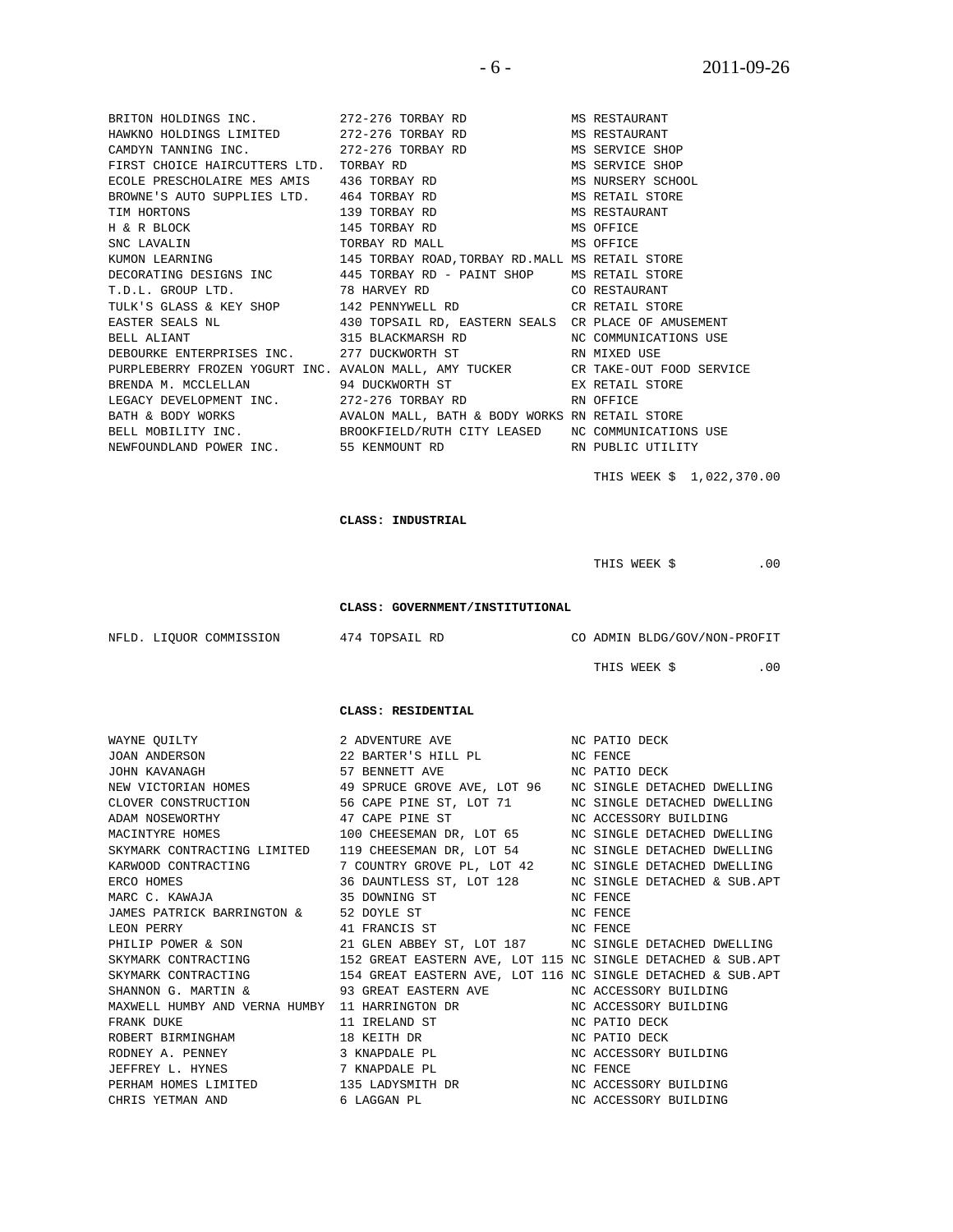RYAN WILLIAM DROVER AND 21 LONG BEACH ST NC FENCE JUANITA SCOTT 791 MAIN RD NC ACCESSORY BUILDING  ${\tt STEPHEN\ FOWLER} \begin{minipage}{1.5cm} \begin{minipage}{0.5cm} \begin{minipage}{0.5cm} \begin{minipage}{0.5cm} \begin{minipage}{0.5cm} \begin{minipage}{0.5cm} \begin{minipage}{0.5cm} \begin{minipage}{0.5cm} \begin{minipage}{0.5cm} \begin{minipage}{0.5cm} \begin{minipage}{0.5cm} \begin{minipage}{0.5cm} \begin{minipage}{0.5cm} \begin{minipage}{0.5cm} \begin{minipage}{0.5cm} \begin{minipage}{0.5cm} \begin{minipage}{0.5cm} \begin{minip$ EDGAR GAULTON & MARY WYSE 107 NEWTOWN RD NC FENCE JACQUELINE AND KEITH FOLEY 125 OLD BAY BULLS RD NC PATIO DECK JACQUELINE AND KEITH FOLEY CLAY DAVIS 12 PENNEY CRES NC ACCESSORY BUILDING RALPH LEE 31 RIDGEMOUNT ST NC ACCESSORY BUILDING WENLY SHEIH 17 MARSLAND PL, LOT 56 NC SINGLE DETACHED DWELLING CARDINAL HOMES LIMITED 75 ROTARY DR - LOT 109 NC SINGLE DETACHED & SUB.APT EUGENE BALLARD 88 STIRLING CRES NC ACCESSORY BUILDING DAVID BARTLETT **218 TOPSAIL RD** NC PATIO DECK CHARLES & PATRICIA BARRY 79 WHITEWAY ST NC FENCE MARK GLYNN 19 HATCHER ST 6 CR SUBSIDIARY APARTMENT CRANE SERVICES LTD 220-222 MAIN RD CR OFFICE MICHAEL DINN 85-87 BACK LINE FX ACCESS MICHAEL DINN 85-87 BACK LINE EX ACCESSORY BUILDING MICHAEL JORDAN 334 NEWFOUNDLAND DR EX SINGLE DETACHED DWELLING CARL SHEPPARD 10 ROCHE ST EX SINGLE DETACHED DWELLING ANITA M. MCGEE  $\sim$  23 BARNES RD RN SEMI-DETACHED DWELLING CARL SHEPPARD 10 ROCHE ST<br>
ANITA M. MCGEE 23 BARNES RD<br>
CHRISTOPHER JOY 31 BARNES RD<br>
PR RNIVEN ED DRUKEN 1273 BLACKHEAD RD RN SINGLE DETACHED DWELLING DAVID SHEPPARD 10 BROOKFIELD RD RN SINGLE DETACHED DWELLING KARA DEVELOPMENT 10 KING EDWARD PL RN TOWNHOUSING ROBERT WELLS 2 MAXSE ST RN SINGLE DETACHED DWELLING CHRIS LANG 41 MEIGHEN ST RN SINGLE DETACHED DWELLING MADELINE COFFEY 258 MUNDY POND RD RN SINGLE DETACHED DWELLING MICHAEL J. BARRETT **77 QUIDI VIDI RD** RN SEMI-DETACHED DWELLING DANIEL & ELIZABETH BREEN 26 SKANES AVE **RIGLE DETACHED DWELLING** DANIEL & ELIZABETH BREEN 26 SKANES AVE AN SUNT DETACHED DWELLING<br>LISA BADCOCK 166 WATERFORD BRIDGE RD RN SINGLE DETACHED DWELLING<br>SHELDON M. DINN 55 BURRY PORT ST SW SINGLE DETACHED DWELLING SHELDON M. DINN 55 BURRY PORT ST EDGAR & MARSELLA TUCKER 187 CANADA DR SW SINGLE DETACHED DWELLING BOYD PENNELL **A SUIT A SUIT A SUIT A STACH SWASS OF SUIT A** SINGLE DETACHED DWELLING MARK IVANY & KARA ROBERTS 88 GROVES RD SW SINGLE DETACHED DWELLING A.J. BROOKS ADEY & MAISIE ADEY 33 KERSHAW PL SW SINGLE DETACHED DWELLING F. GEOFFREY AYLWARD AND 28 OXEN POND RD SW SINGLE DETACHED DWELLING DAVID E. CHAFE 12 SUEZ ST SW SINGLE DETACHED DWELLING WALTER LESLIE THISTLE 36 THORBURN RD SW SINGLE DETACHED & SUB.APT FIRST CHOICE 84-86 ELIZABETH AVE MS SERVICE SHOP

WENDY'S RESTAURANTS OF CANADA 35 KENMOUNT RD MS RESTAURANT

NUMBER AND RESPECT ON THE PERSON ROUSE (4 OR LESS)

THIS WEEK \$ 3,716,250.00

#### **CLASS: DEMOLITION**

METRO ROCK PRODUCTS 325 SOUTHERN SHORE HWY DM SINGLE DETACHED DWELLING

THIS WEEK \$ 1,200.00

THIS WEEK''S TOTAL: \$ 4,739,820.00

REPAIR PERMITS ISSUED: 2011/09/15 TO 2011/09/21 \$ 157,400.00

LEGEND

CO CHANGE OF OCCUPANCY SN SIGN

- 7 - 2011-09-26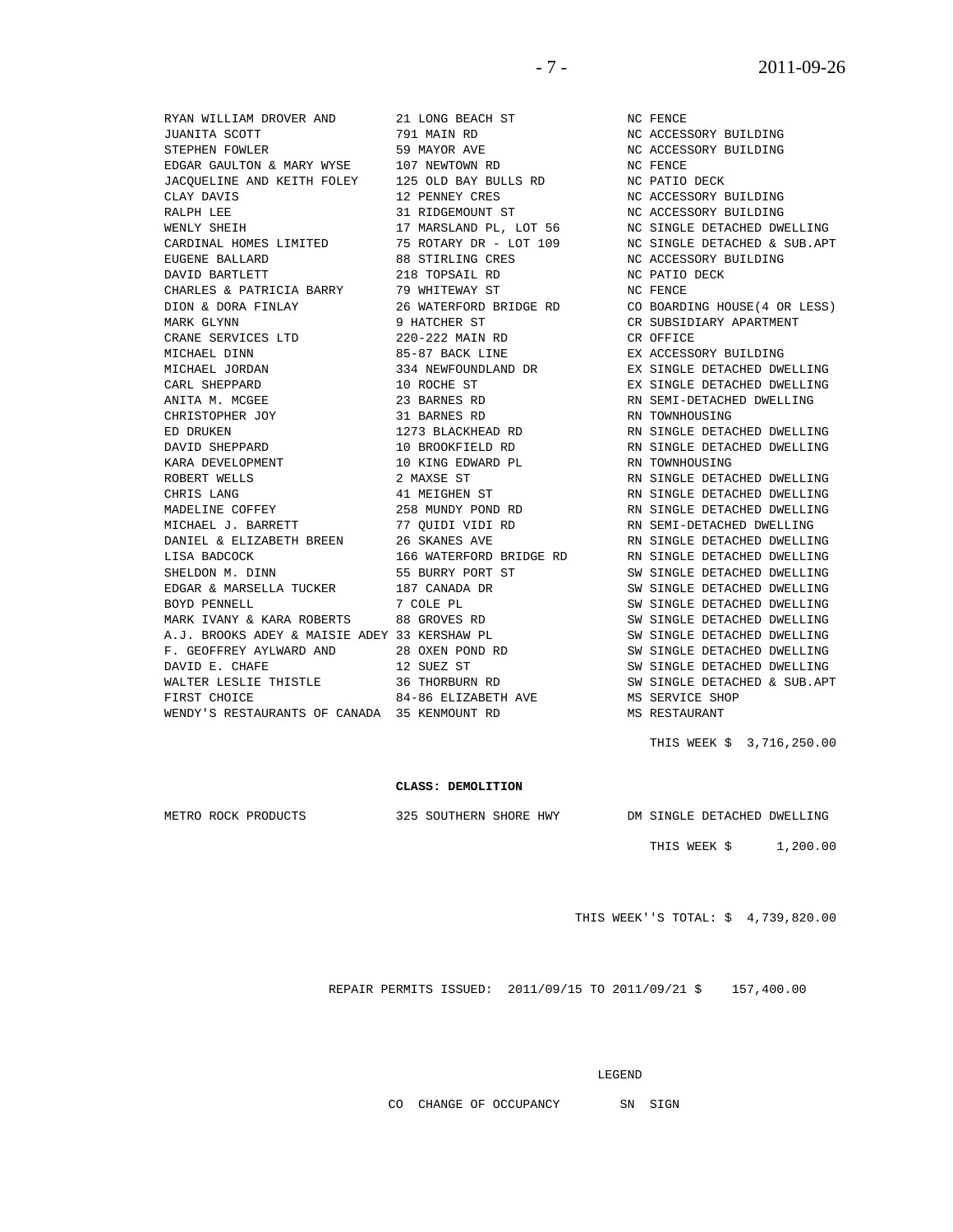|    | CR CHNG OF OCC/RENOVTNS | MS  | MOBILE SIGN          |
|----|-------------------------|-----|----------------------|
|    | EX EXTENSION            | CC. | CHIMNEY CONSTRUCTION |
|    | NC NEW CONSTRUCTION     | CD. | CHIMNEY DEMOLITION   |
|    | OC OCCUPANT CHANGE      |     | DV DEVELOPMENT FILE  |
|    | RN RENOVATIONS          | WS  | WOODSTOVE            |
| SW | SITE WORK               | DM  | DEMOLITION           |
|    | TI TENANT IMPROVEMENTS  |     |                      |

**Rejection:** 63 Beothuck Street – Your application for a driveway extension has been rejected as per Section 10.4.3(5) of the City of St. John's Development Regulations.

#### **Payrolls and Accounts**

#### **SJMC2011-09-26/487R**

**It was decided on motion of Councillor Tilley; seconded by Councillor Galgay: That the following Payrolls and Accounts for the week ending September 22, 2011, be approved:** 

### **Weekly Payment Vouchers For The Week Ending September 22, 2011**

### **PAYROLL**

| Public Works            | \$ | 368,060.21     |
|-------------------------|----|----------------|
| Bi-Weekly Casual        | S. | 14,343.75      |
| <b>ACCOUNTS PAYABLE</b> |    | \$5,769,002.43 |

**Total: \$ 6,151,406.39** 

#### **Tenders**

 **b. Tender - Dewatering Container for Roll Off Truck**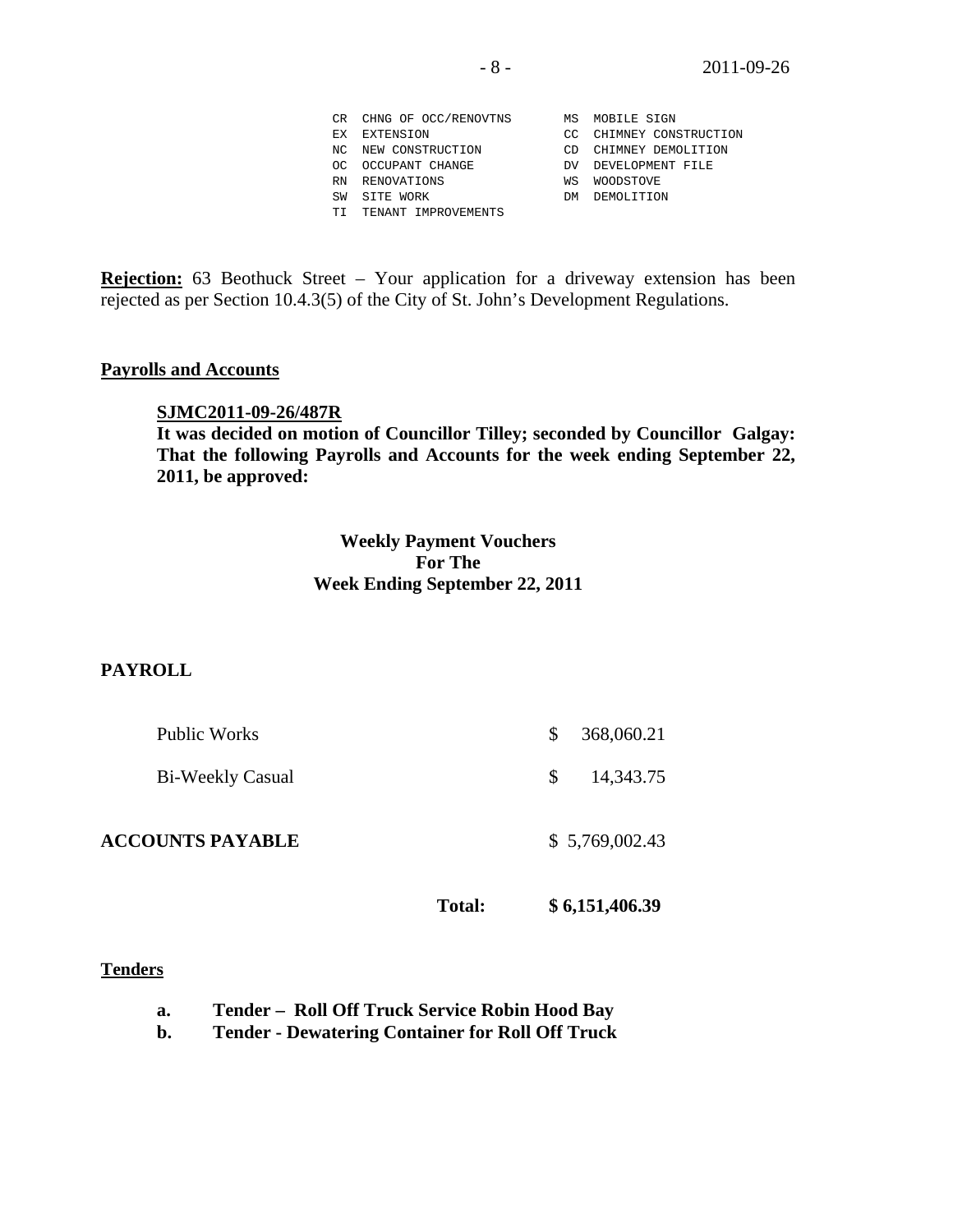#### **SJMC2011-09-26/488R**

**It was moved by Councillor Tilley; seconded by Councillor Galgay: That the recommendations of the Director of Finance and City Treasurer be approved and the tenders awarded as follows:** 

- **a. Kelloway Construction Ltd. @ \$123,475.00 (taxes not included)**
- **b. Flo Trend Systems Inc. @ \$34,781.68, (taxes not included)**

**The motion being put was unanimously carried.** 

### **Deanery Avenue, B.A. Tucker Ltd**.

Council considered a memorandum dated September 21, 2011 from the City Solicitor regarding the above noted.

#### **SJMC2011-09-26/489R**

**It was moved by Councillor Galgay; seconded by Deputy Mayor Duff: That approval be granted to sell to the owner of 1-5A Deanery Avenue, a former laneway at the rear of its properties at a price to be based on \$7.00 per square foot (approximately \$8,500) plus usual administration fees and HST, as recommended by the City Solicitor.** 

 **The motion being put was unanimously carried.** 

#### **8 Mercer's Lane – Mike Sheehan**

Council considered a memorandum dated September 22, 2011 from the City Solicitor regarding the above noted.

### **SJMC2011-09-26/490R**

**It was moved by Councillor Hickman; seconded by Councillor Hanlon: That lands located to the north of property 8 Mercer's Drive, and a parcel of land between the street right of way and the front boundary be sold to the owner at a price to be based on \$2.00 per square foot (approximately \$2,750.00) plus usual administration fees and HST, as recommended by the City Solicitor.** 

**The motion being put was unanimously carried.**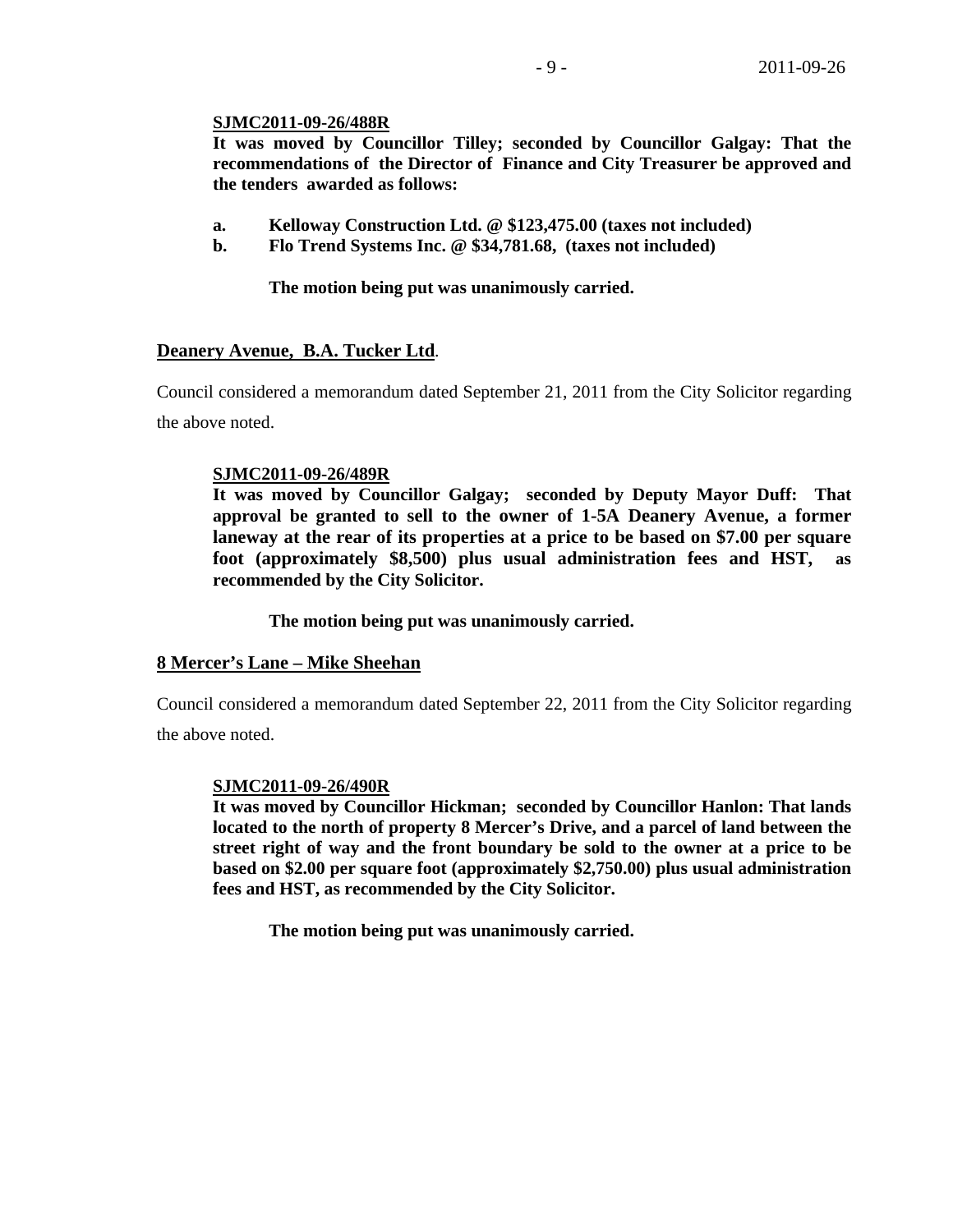#### **His Worship the Mayor**

His Worship the Mayor paid tribute to the late Mr. Walter Learning (Major CLB) longtime member of the CLB Regimental Band, and asked for a moment of silence. He praised Mr. Learning's contribution to the City, the Province and Country and offered condolences to his family on behalf of Council.

#### **Councillor Hann**

Councillor Hann advised that through the efforts of the School Board, the School, Council and staff , the traffic issues associated with Brother Rice will be addressed by the installation of a lay by for student pickup and drop off. Councillor Hann thanked all parties for their efforts towards finding an acceptable solution.

#### **Councillor O'Leary**

Councillor O'Leary asked that His Worship the Mayor write a letter on behalf of Council to Provincial Crown Lands enquiring on the status of the Murphy's right-ofway off Signal Hill Road issue.

Councillor O'Leary raised concerns on behalf of a business owner relative to vandalism in the City's Parking Garage. The matter was referred to the Director of Building and Property Management for follow-up.

Councillor O'Leary extended congratulations on the Marguerite's Place opening day, a new facility which will house the offices and programs of St. John's Status of Women's Council and the Women's Centre.

#### **Deputy Mayor Duff**

Deputy Mayor Duff advised of the Request for Proposals for the fundraising development strategy for the Bannerman Park Foundation Inc. noting that the RFP can be provided in hard copy or accessed via the City's website.